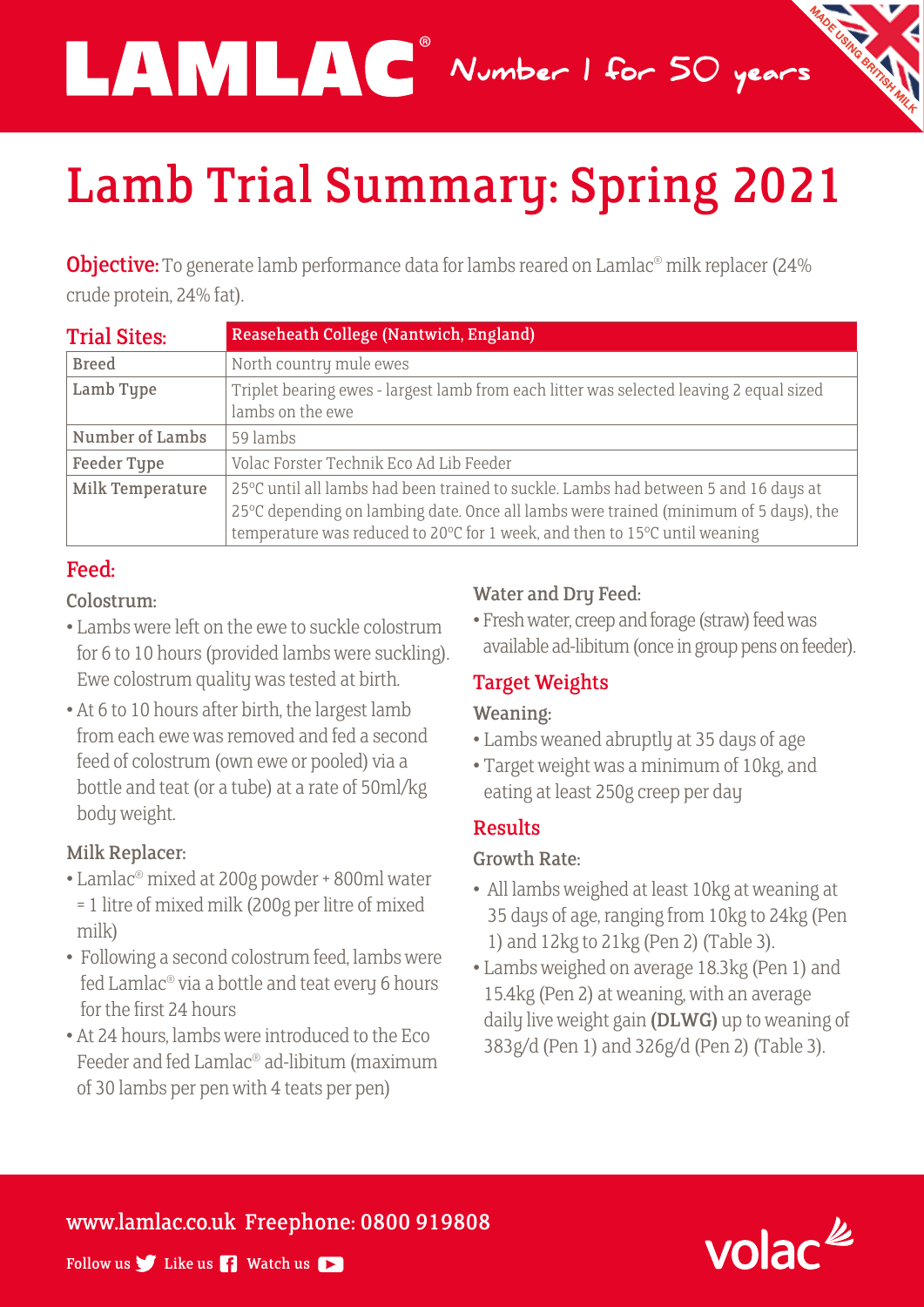

|  | Table 1. Body weight (kg) from birth to weaning (Pen 1, lambing date 23/02/21 to 01/03/21, n=28) |
|--|--------------------------------------------------------------------------------------------------|
|--|--------------------------------------------------------------------------------------------------|

| Body weight, kg (Pen 1, n=28) |      |              |  |  |  |
|-------------------------------|------|--------------|--|--|--|
|                               | Mean | Range        |  |  |  |
| Birth                         | 4.4  | $3.0 - 6.5$  |  |  |  |
| $4 d (n=3)$                   | 4.7  | $4.5 - 5.0$  |  |  |  |
| 10d                           | 6.1  | $4.0 - 7.8$  |  |  |  |
| 16 d                          | 8.7  | $5.8 - 11.8$ |  |  |  |
| 20d                           | 10.1 | $6.0 - 13.1$ |  |  |  |
| 23 d                          | 11.7 | $6.6 - 15.4$ |  |  |  |
| 27 d                          | 13.4 | $7.5 - 17.7$ |  |  |  |
| 30 d                          | 14.8 | $8.2 - 19.3$ |  |  |  |
| 34 d                          | 16.9 | $9.3 - 22.3$ |  |  |  |
| 37 d (n=24)                   | 18.5 | 10.4-24.3    |  |  |  |

Table 2. Body weight (kg) from birth to weaning (Pen 2, lambing date 01/03/21 to 25/03/21, n=31)

| Body weight, kg (Pen 2, n=31) |      |               |  |  |  |
|-------------------------------|------|---------------|--|--|--|
|                               | Mean | Range         |  |  |  |
| Birth                         | 4.1  | $3.0 - 5.8$   |  |  |  |
| $4 d (n=20)$                  | 4.8  | $2.6 - 6.5$   |  |  |  |
| 7 d (n=19)                    | 6.0  | $4.3 - 8.4$   |  |  |  |
| 11 d $(n=30)$                 | 6.8  | $4.5 - 10.0$  |  |  |  |
| 14 d $(n=25)$                 | 7.8  | $5.4 - 11.4$  |  |  |  |
| $17 d (n=21)$                 | 9.1  | $5.2 - 13.0$  |  |  |  |
| 21d                           | 10.3 | $6.2 - 14.1$  |  |  |  |
| $25 d (n=30)$                 | 11.8 | $7.8 - 15.7$  |  |  |  |
| 30 d                          | 13.4 | $9.1 - 17.9$  |  |  |  |
| 36 d $(n=27)$                 | 15.4 | $11.7 - 20.7$ |  |  |  |

Table 3. Body weight at weaning, and daily live weight gain from birth to weaning (Pen 1 and 2)

|                            | Pen 1 |               | Pen <sub>2</sub> |               |
|----------------------------|-------|---------------|------------------|---------------|
|                            | Mean  | Range         | Mean             | Range         |
| Birth weight, kg           | 4.4   | $3.0 - 6.5$   | 4.1              | $3.0 - 5.8$   |
| Body weight at weaning, kg | 18.3  | $10.4 - 24.3$ | 15.4             | $11.7 - 20.7$ |
| Age at weaning, days       | 36.5  | $32 - 39$     | 35.0             | $29 - 38$     |
| DLWG birth to weaning, g/d | 383   | $173 - 522$   | 326              | $214 - 443$   |

 02521 /122021 02521/12202

www.lamlac.co.uk Freephone: 0800 919808



Follow us  $\blacktriangleright$  Like us  $\blacktriangleright$  Watch us  $\blacktriangleright$